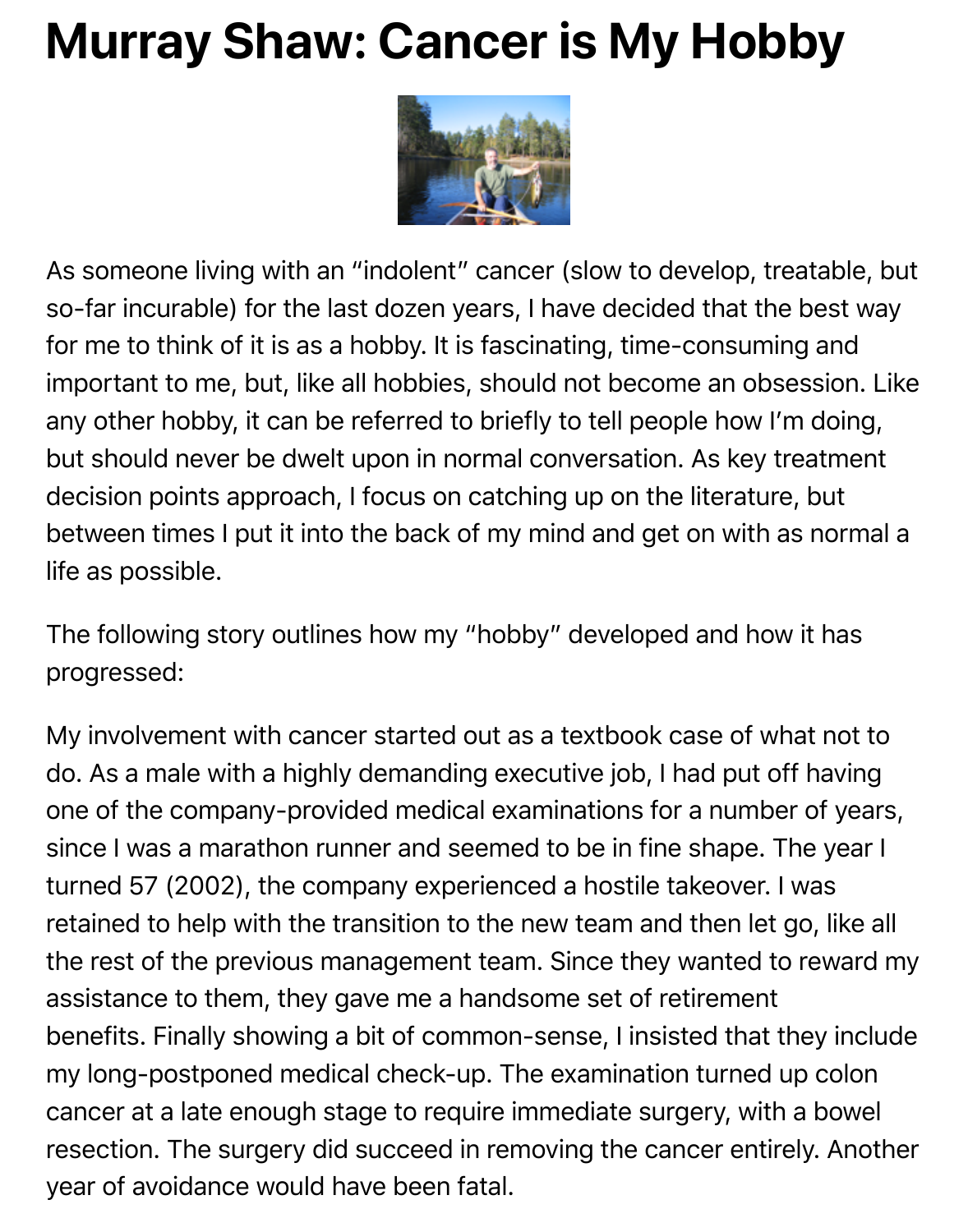Over the next two years, as I recovered from the operation, we moved from Connecticut to Chicago to Zurich and, finally, back to our long-term home in Ottawa. During this period, I found that my running training gradually seemed to become more and more difficult, and I became convinced my stamina was decreasing. So, on our return, I sought out a new GP and underwent a battery of tests. The key indicator seemed to be my hemoglobin levels, which obstinately remained a bit below normal despite a healthy diet and lots of exercise (including a three-week wilderness canoe trip). With admirable persistence, the GP sought specialist advice from a hematologist/oncologist who, in 2004, diagnosed an uncommon form of non-Hodgkin's lymphoma called Waldenstrom's macroglobulinemia (WM).

This struck me as one of the divine comedy's funnier gags. There is an ancient Greek saying, "those whom the gods would destroy, they first make proud." Having spent 54 years of my life priding myself on competitive stamina athletics, which depend upon developing high levels of hemoglobin, it is rather ironic that my form of cancer's main effect is to drastically reduce hemoglobin levels.

Although my hemoglobin continued to slowly decline, it remained at an acceptable level for several years, so we went into watch-and-wait mode – which, more realistically, felt like "wait-and-worry" – while we tracked my blood chemistry and researched recent developments in the treatment of WM.

As someone with a Ph.D. in chemistry as well as one in biochemistry, I read up on the literature during this period and sought out support groups. It is amazing how much information there is on the web, in this case including a lead to the IWMF with a Canadian affiliate, WMF Canada, which has a local support group in Ottawa. I found the IWMF's online forum to be an excellent "talk-list" containing questions, answers and experiences from hundreds of WM patients and medical specialists worldwide. I also had the benefit of friendship with my chemistry professor's son, who had established himself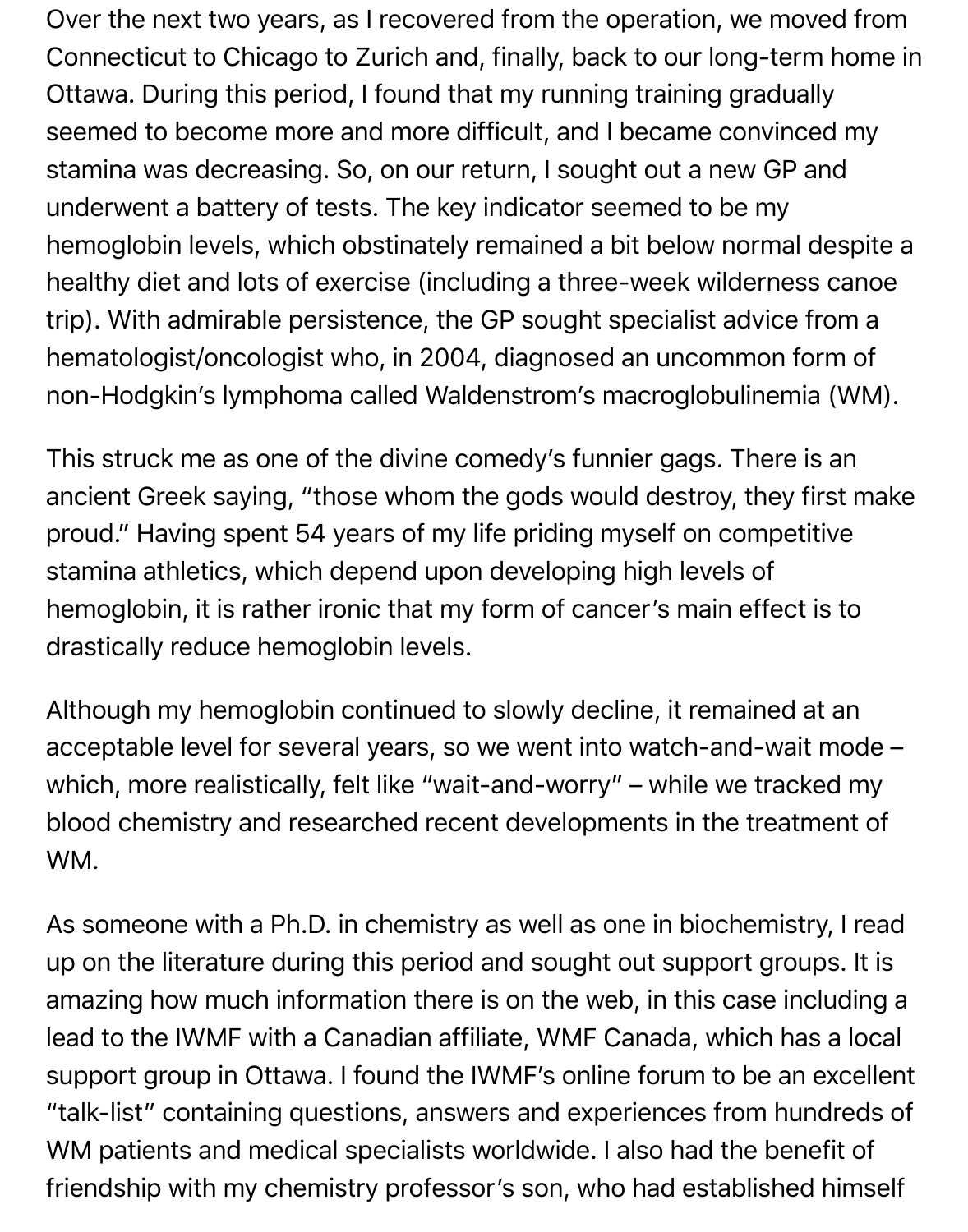as a hematologist specializing in lymphomas and leukemia at the Mayo Clinic, and was therefore a source of exceedingly helpful advice.

While awaiting the moment when I would need to select my first treatment (out of three or four preferred options), one principle predominated: although my hematologist/oncologist was very willing to discuss treatment options and listen to my findings, I knew it was essential to establish a relationship where I entrusted the final decisions to her. That relationship has developed into a friendship over the last thirteen years, and is based on my enduring respect for her broader knowledge and experience. I have more time to concentrate on WM – which is only a small portion of her practice – and she appreciates and considers my findings and analyses. But our relationship would not have flourished without my fundamental respect for her final judgements.

With WM, there are really two key areas of concern: hemoglobin and immunoglobulin levels:

- 1. The critical level for hemoglobin is about 10.0 g/dL (the normal range for males is about 13.5 to 17.0 g/dL), below which there begins to be an oxygen transport deficiency. At lower levels, it affects daily life and health through a decrease in stamina and an increasing tendency to become light-headed to the point of collapse on minor exertion.
- 2. The corruption of immunoglobulin production presents two problems:
- The cancerous cells produce large amounts of identical copies of a  $\bullet$ giant immunoglobulin molecule (IgM) that is not only useless as a component of the immune system, but also increases blood viscosity. In some case it also attacks the myelin sheath of peripheral nerves, producing pain and numbness called "peripheral neuropathy" (PN). The PN often is accompanied by heavy "night sweats".
- The cancerous changes resulting in monoclonal IgM proliferation also  $\bullet$ suppresses the production of other key "good" immunoglobulins, which can lead to increased susceptibility to disease.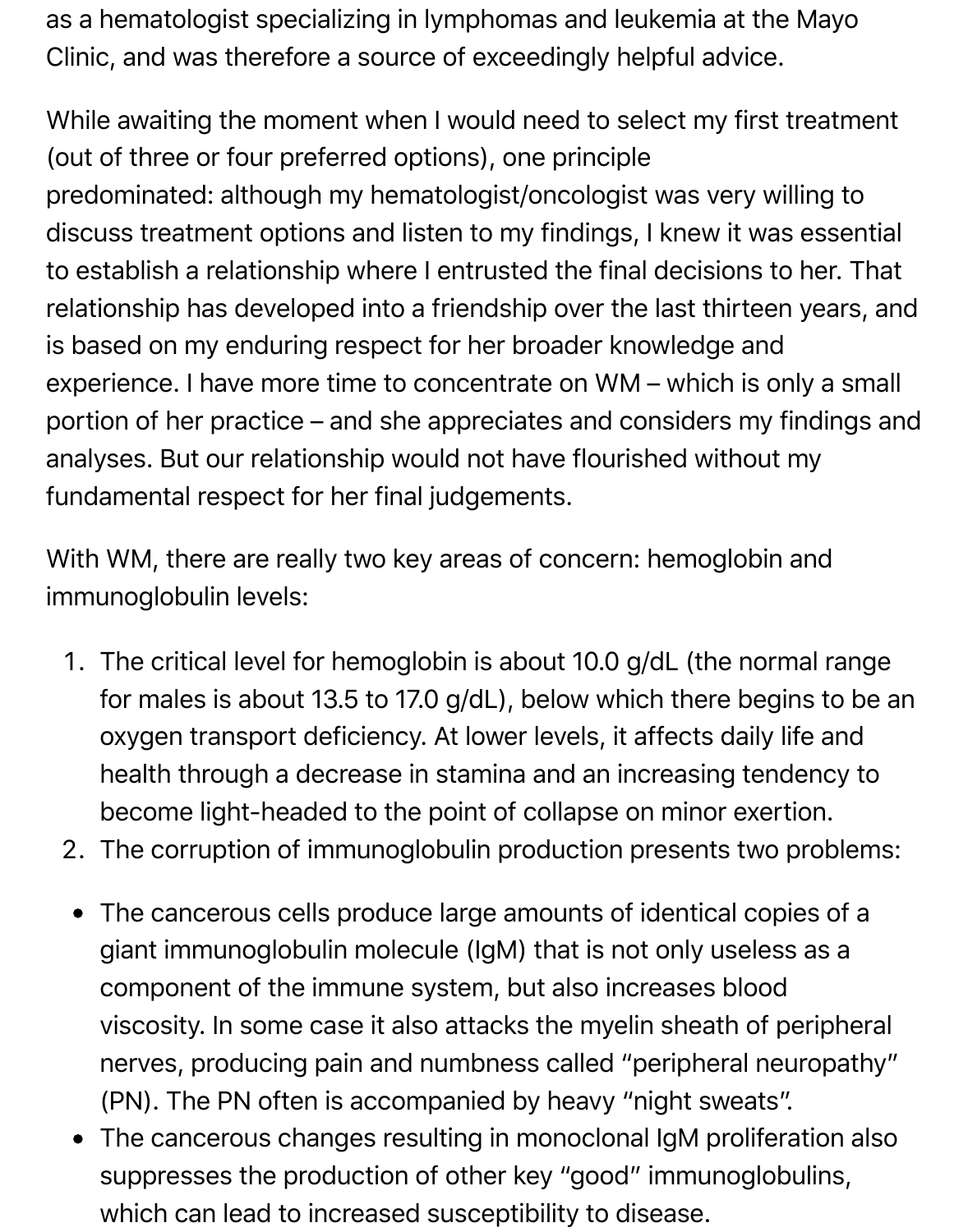By 2008, my hemoglobin was about to fall below 10.0 g/dL, and my IgM level was high enough to be causing heavy night sweats and painful PN, so we selected my first set of treatments.

At that time, there were two traditional options:

- 1. Nucleoside analogues a set of chemotherapy drugs that substitute for one of the four key nucleotides and therefore inhibit DNA production in all fast-growing cells (examples: cladribine and fludaribine).
- 2. An alkylating agent that directly attacks DNA in all fast-growing cells by forming cross links which prevent its replication (example: cyclophosphamide). In its most effective use it was combined with hydroxydaunorubicin, which inserts itself between DNA bases, Oncovin which directly interferes with cell replication and prednisone a corticosteroid. The combination, called CHOP, was by far the preferred treatment from the mid-1990s on.

There was also a new drug just emerging from clinical trials but obtainable only on special application: a monoclonal antibody, rituximab, which binds to a unique surface feature of WM cells called CD-20, and aids the immune system in attacking the cancerous cells.

When rituximab was first introduced it was combined with the traditional CHOP treatment as CHOP-R, but the literature and my advisors at the Mayo clinic suggested that the H and O agents were unnecessarily harsh and that the combination CP-R (cyclophosphamide, prednisone, and rituximab) should be effective enough with fewer side effects.

In January 2008, I began a series of six chemo sessions at three-week intervals, finishing in June. The treatments cut my IgM level in half and increased my hemoglobin from 10.8 to 13.0 g/dL. They also won me a prize with my local WM support group as the world's worst rituximab patient. The drug can cause the shakes, a red rash all over the body, and low blood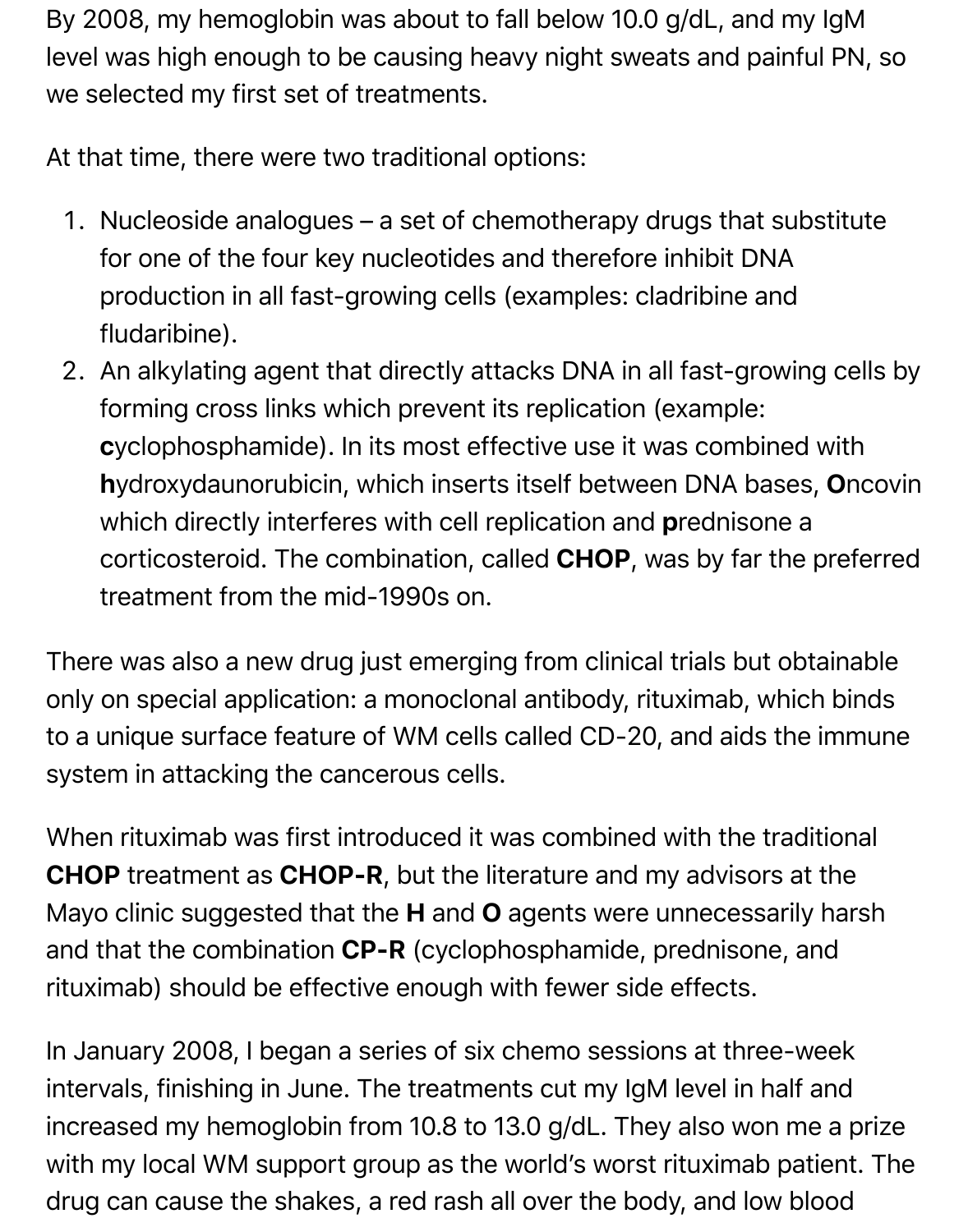pressure leading to unconsciousness – all of which I experienced at one time or another. However, by slowing down the infusion rate, and by the careful use of steroids and opioids, we learned to manage the side effects and continued to use the drug.

This seems as good a time as any to comment on active membership in a local support group. I belong to two – one for lymphoma of all types, and the other for WM, my own particular form. The larger group (lymphoma) has formal meetings with invited speakers as well as a general roundtable discussion forum, while the smaller (WM) group is less formal, with fewer speakers and more emphasis on the psychological support available from a group familiar with your particular problems. It has become a closely-linked community – both a big advantage as well as a bit stressful, given the rate at which members die off (an average of one a year or so for a group of around ten patients). For me, active participation remains a vital tool in dealing with WM.

By June 2010, my hemoglobin had fallen back down to 10.1 g/dL and my IgM had doubled, so a second round of chemotherapy was required. My oncologist had experienced success with cladribine plus rituximab on several other patients, so we tried that combination in June and July of 2010. The treatment was not as successful as the CP-R had been, and the literature was beginning to arouse concerns about cladribine causing secondary cancers and degrading the bone marrow's stem cells. As a result, we stopped after only two treatments, and spent the next six months seeking another, more effective, less toxic treatment.

At this point, I spent quite a bit of time following up on a paper published by the Mayo Clinic saying that autologous hematopoietic stem cell transplants (transplants of blood-cell-forming stem cells harvested from one's own bone marrow) should be used more in the treatment of WM. I learned that in order to achieve a successful stem cell harvest, it is necessary to first achieve a strong remission from the disease. It is also necessary to select a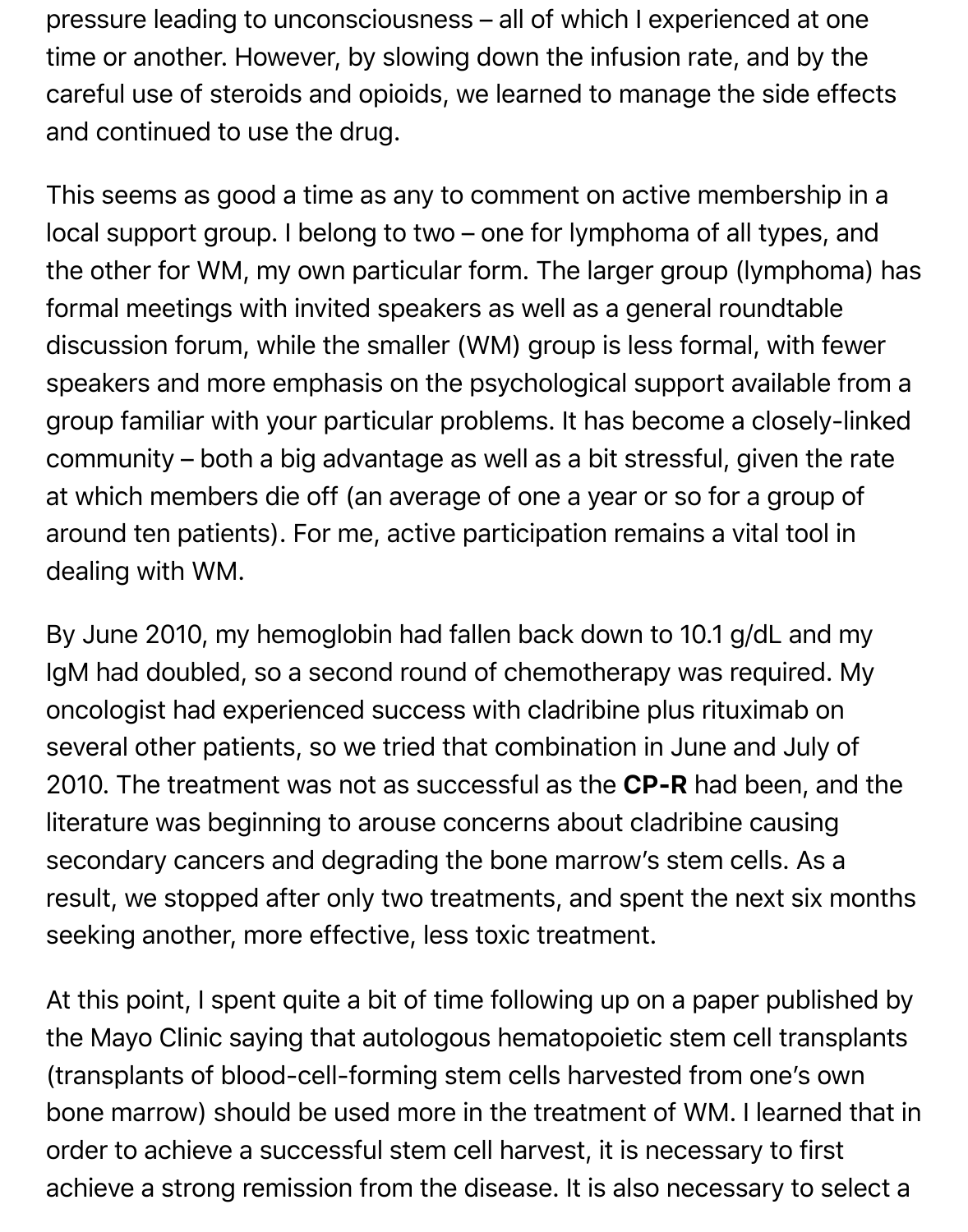treatment that is not too hard on the stem cells themselves. Over time, it had been found that CHOP-R was about the least harsh treatment, and as effective as any. So that was what we selected.

From June to November 2011, monthly CHOP-R treatments were planned, although severe side effects and hemoglobin plummeting to 5.0 g/dL caused pauses and delays. On the other hand, persistence paid off – the treatments took my hemoglobin back up to 15.2, reduced my IgM to normal levels, and gave me a four-year remission of quite good health.

The remission looked so strong that the Stem Cell Transplant Unit at the Ottawa General Hospital tried to harvest my stem cells in early 2012, but failed to obtain a useful quantity of cells despite the use of a relatively new wonder drug (Mozibil) to reduce the stem cells' tendency to concentrate in the bone marrow. By September 2012, things were going so well that I persuaded them to try again. This second attempt proved to be successful.

The stem cell harvesting process is very interesting. You are pretreated overnight with Mozibil before each harvesting sessions. I found the procedure profoundly disturbing, as it caused me to awaken in the middle of the night with heavily depressed thoughts for three or four nights. But, fortunately, I found myself able to deduce their origin and simply let them pass. Then, in the hospital, for the actual collection of the cells, blood is pumped out of one arm, passed through a centrifuge, and pumped back into your other arm. There is a slit which allows a nurse to see the blood gradient – from the dark red cells at the bottom (the dense end) to light yellow plasma at the top. A pair of nurses shared in managing the process for eight hours or so, guiding a very small siphon to suck up material from the margin between red and yellow, where the stem cells are found. Canadian Blood Services assesses the resulting harvest, freezes the cells, and determines whether more Mozibil and a second day are required to obtain sufficient cells for a successful transplant. I produced only 75% of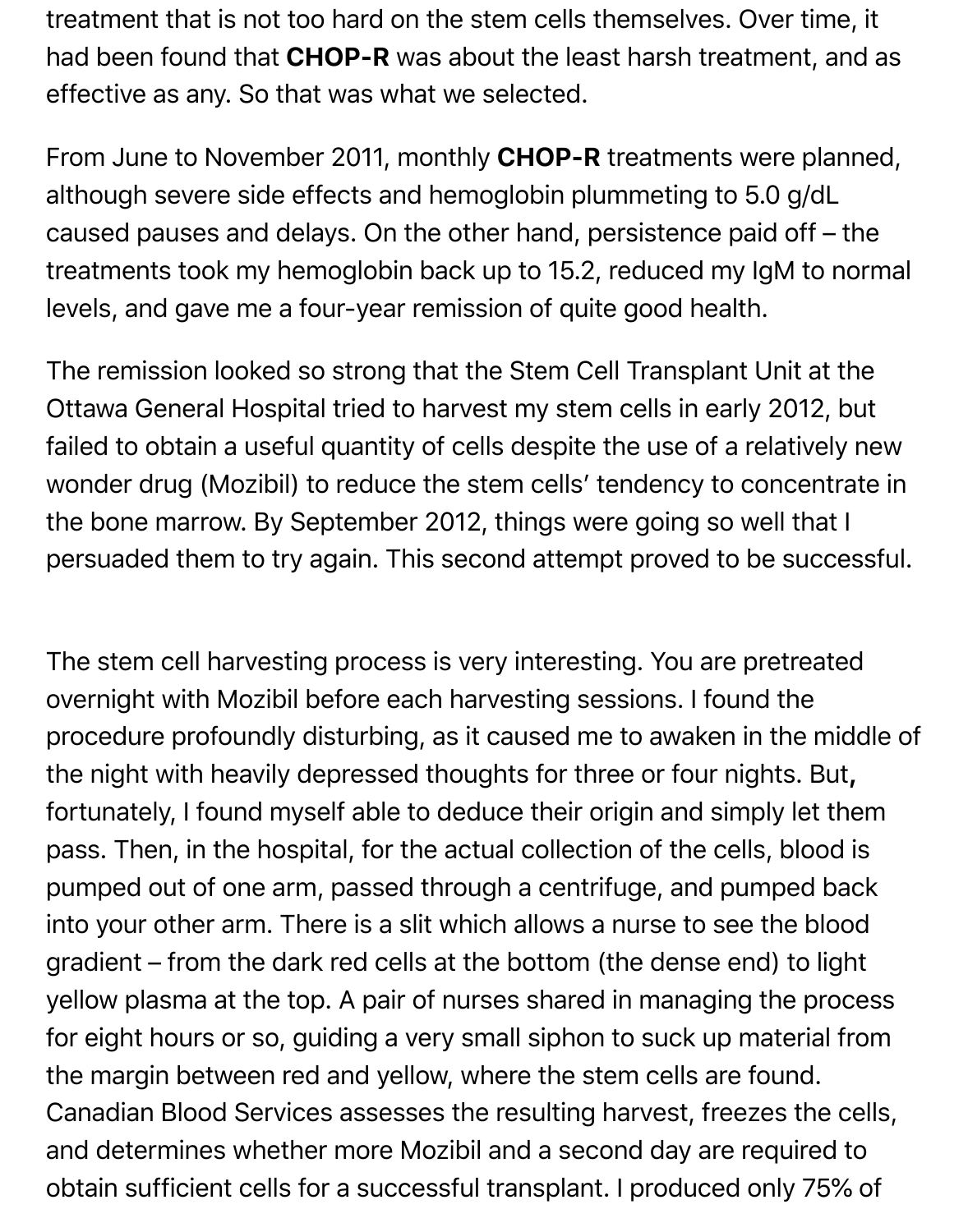the minimum on day one, and the supervising physicians feared that a second day might prove insufficiently productive. Fortunately, day-two yielded enough to just meet the minimum standard without completely exhausting interesting topics of conversation for me and the nurses.

We celebrated by going on a three-week wilderness canoe trip later that week.

The above activities highlight the importance of key players on the team that provides vital support through all the tough sledding of multiple chemo sessions, raging infections, high doses of steroids, and other problems that make a patient such a joy to be around. When I said "We celebrated . . ." I was, of course, including my wife, Aileen. I hate to think of trying to get through all my treatments without a loving, caring partner. Other key players are the nursing staff of your local cancer center, whose care will be a regular and critical part of your life. I have already mentioned my great fortune in finding a wonderful, almost collegial, hematologist/oncologist and the psychological reinforcement provided by local disease-specific support groups. The on-line advice provided by an international support group's chat line is also extremely useful in learning of other patients' experiences before going through them yourself. Finally, the acceptance and interest expressed by close friends does help cope with many of the tough times.

By July 2015, my hemoglobin levels had fallen back down to about 10.0 g/dL, so it was time for further treatment. In order to achieve a successful stem cell transplant, it would be necessary to use chemotherapy to provide a relatively healthy starting point. So, the research of options for my next treatment began in earnest.

Fortunately, a new option had just presented itself. During the four years of my remission, a team at Dana-Farber Cancer Institute had discovered a single genetic mutation present in 95% of WM patients. It prevents production of a single protein (BTK) that plays a key role in a known biochemical pathway that usually limits the lifespan of the normal B cells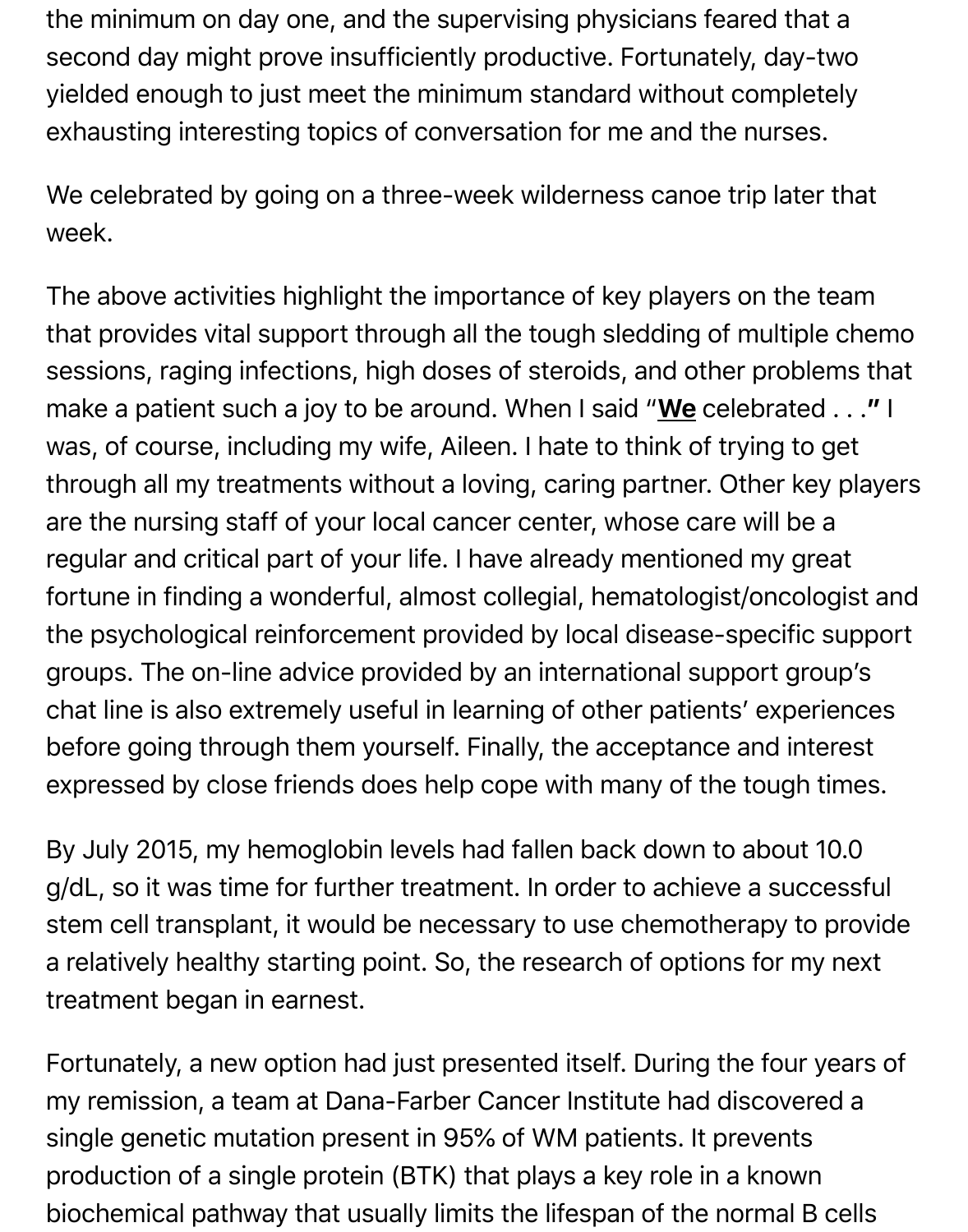produced by the bone marrow. Those mutated cells do not die off as they should, but accumulate as cancer cells. A new drug, ibrutinib, while extremely expensive, seemed to treat this specific problem and was therefore expected to be more effective and less toxic than other chemo agents.

Careful research, an application to an Ontario specialty drug program, and a supplemental program run by the drug company enabled me to obtain ibrutinib. There had also been a development in CD20-specific antibodies: my old friend rituximab's side effects were largely due to the fact that 35% of the protein came from Chinese hamster cells used in its manufacture. Ofatumumab, a purely human-protein-based CD20-specific antibody, had just been developed and exhibited far fewer side-effects, so we switched to using it. This new chemotherapy option was administered in six monthly sessions from September 2015 to March 2016.

At this point I ran into a problem. The chemo had prepared me for my stem cell transplant, and the Mayo Clinic advice continued to favor it. But Dana-Farber Cancer Institute advised that continuous use of ibrutinib and other new drugs should offer less risk and better results than the transplant. Senior staff of the Bone Marrow Transplant Unit discussed the choice with Aileen and me, but left the final choice to us.

The choice of regular use of ibrutinib for the rest of my life, with the literature beginning to show that a resistance could develop, was much less appealing than the somewhat riskier stem cell transplant therapy, which should offer about a four-year remission on average. So we elected to try the latter.

The transplant process began in April 2016. It was, to say the least, an "interesting" experience. After three days of intensive chemotherapy and one day of radiation therapy, your bone marrow has been entirely destroyed. You then see a small handcart, like an ice cream cart, wheeled to your bedside by Canadian Blood Services and a very small bag of pinkish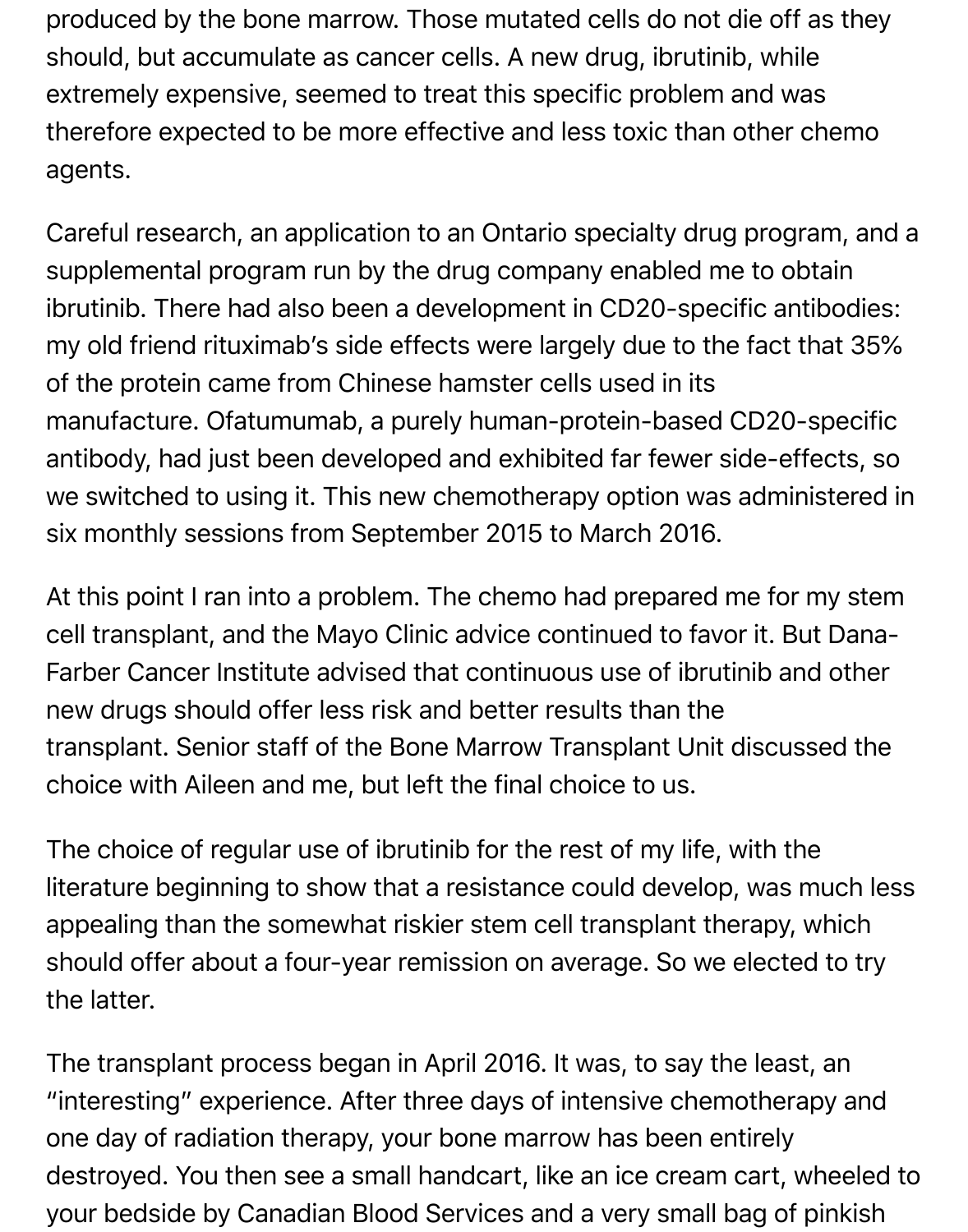liquid attached to your IV. This bag contains your stem cells, thawed out after four years of storage at minus 196° Celsius. There is no "Plan B". Your life is in that bag! If anything has gone wrong in those cells' processing, storage, transport, or thawing, it is game over, lights out. As I said, an interesting and unforgettable experience!

The recovery process was performed as an outpatient exercise. It involved spells of hospitalization as required to treat various infections, great care taken on personal hygiene, and avoidance of social contact for about six months. At that point, all childhood vaccinations have to be performed on your newly-born immune system. Each of the four sets of shots gave me pneumonia, so I spent more time in hospital in the second six months than the first. An annoying cough persisted for four months, but has just now (July 2017) been killed off by antibiotics, antifungals and antivirals during my last stay in hospital.

It turns out that my stem cells have suffered from my many bouts of chemotherapy and have acquired a moderate level of myelodysplastic syndrome (MDS). This means that they are no longer capable of producing normal amounts of healthy blood cells, but so far they seem to be able to support a carefully restricted lifestyle. By avoiding obviously disease-risking situations and working hard to keep as fit as possible, I have every confidence that I can carry on for several years before undergoing any further treatment. I had been making a habit of outliving WM's survival curve (only 25% of patients diagnosed when I was have survived to this point), so I regard my intermediate level of MDS's 4-year average survival curve as just another challenge to be overcome.

It seems worth concluding this story by revisiting the concept of cancer as a hobby. As you have seen, it has dominated my life for fifteen years at this point, and it has provided me with lots of interesting work keeping up-todate with treatments for WM and now MDS. It also has led me to a high level of support group participation and to occasional international travel to